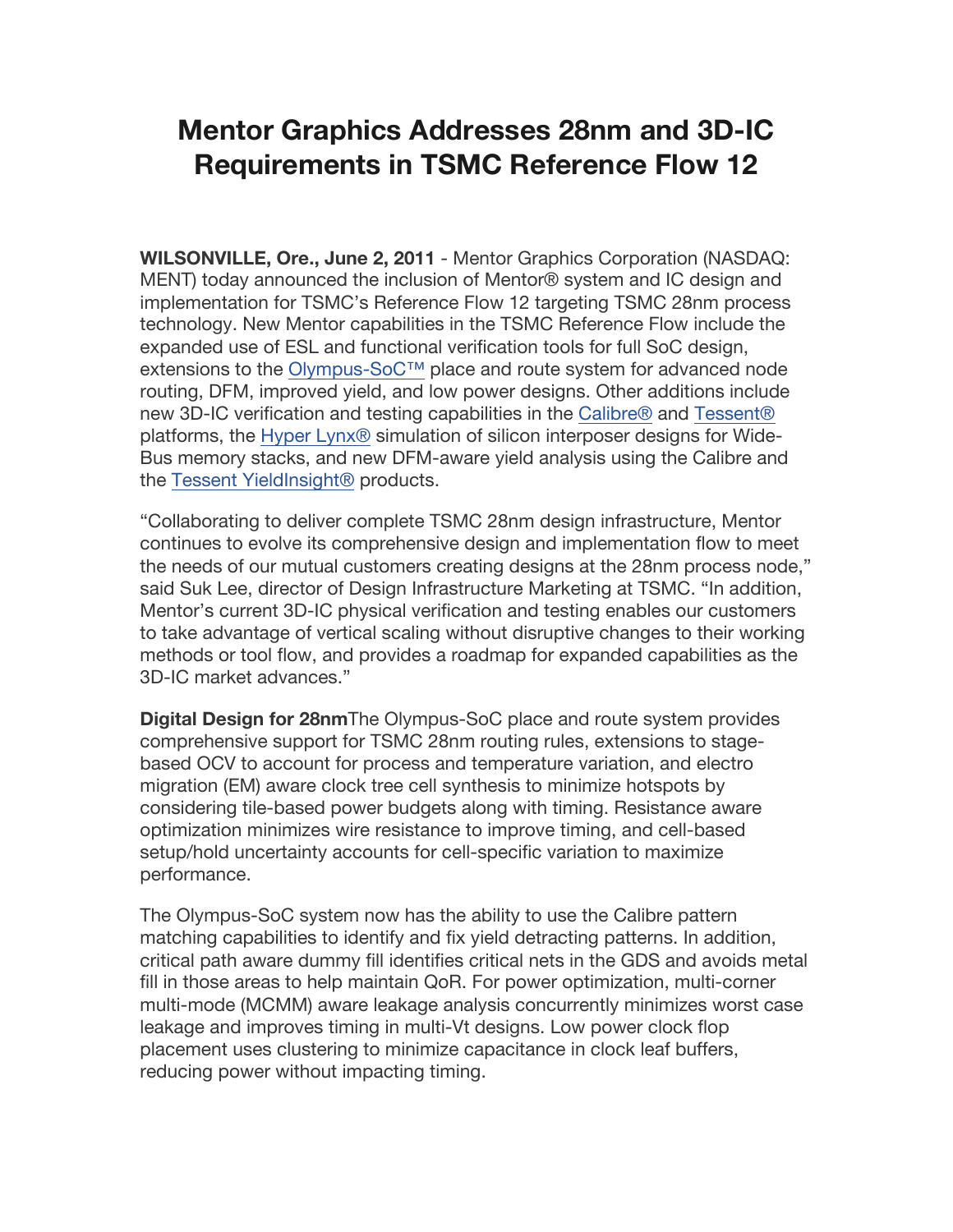The Calibre PERC product now supports the RF12.0 Charged Device Model (CDM) ESD protection scheme using combined netlist-topological checking to verify protection circuits between driver and receiver gates on nets crossing cross power domains.

**Electronic System Level Design and Verification**The Mentor electronic system level (ESL) design and verification flow now addresses full SoC designs with support for transaction level model (TLM) based Virtual Platforms enabling early software validation, power estimation and model reuse and refinement to RTL. The Vista™ platform supports functional validation and power estimation based on TSMC iPPA process node value characterization, and enables OS booting and early validation of application software on a Virtual TLM Platform. The Certe™ Testbench Studio product provides automated Universal Verification Methodology (UVM) testbench creation, saving time and reducing errors. The Catapult® C high-level synthesis tool supports SystemC and incremental synthesis, which is demonstrated on a complete, multi-block, hardware accelerator component. The Catapult C tool's generated RTL, including AXI interfaces, is combined with the Questa® Verification IP and a TLM Virtual Platform running in Vista to provide a hybrid TLM and RTL simulation. The Questa Ultra Platform provides an ESL to RTL verification flow with UVM that supports TLM platform and model reuse, test plan tracking and accelerated coverage closure. Questa Codelink provides HW/SW co-verification to greatly reduce debug time when running system tests on an embedded processor.

**Tessent IC Test and Yield Analysis**The Calibre platform DFM capabilities have been more tightly integrated with the Tessent Diagnosis and the Tessent YieldInsight products to further extend the ability to understand and identify yield loss from scan test data. DFM violations are overlaid with layout-aware diagnosis results to identify if yield loss is associated with DFM yield limiting layout features and to help quantify expected yield entitlement.

**Custom IC Design**The IC Station platform now addresses layout dependency effect (LDE) predictions during device placement before routing with 'on the fly' LDE assessment from a MOS calculator instead of a spice simulator to shorten design cycle time.

"Mentor's complete system-to-silicon track in Reference Flow 12.0 addresses the biggest challenges in SOC design, from the system level all the way through physical design, verification and single and multi-die package testing," said Walden C. Rhines, chairman and CEO, Mentor Graphics. "Our close collaboration with TSMC allows us to deliver a continuous stream of new technology that is highly optimized to enable foundry customers to get maximum value from advanced manufacturing processes while meeting their time to market objectives."